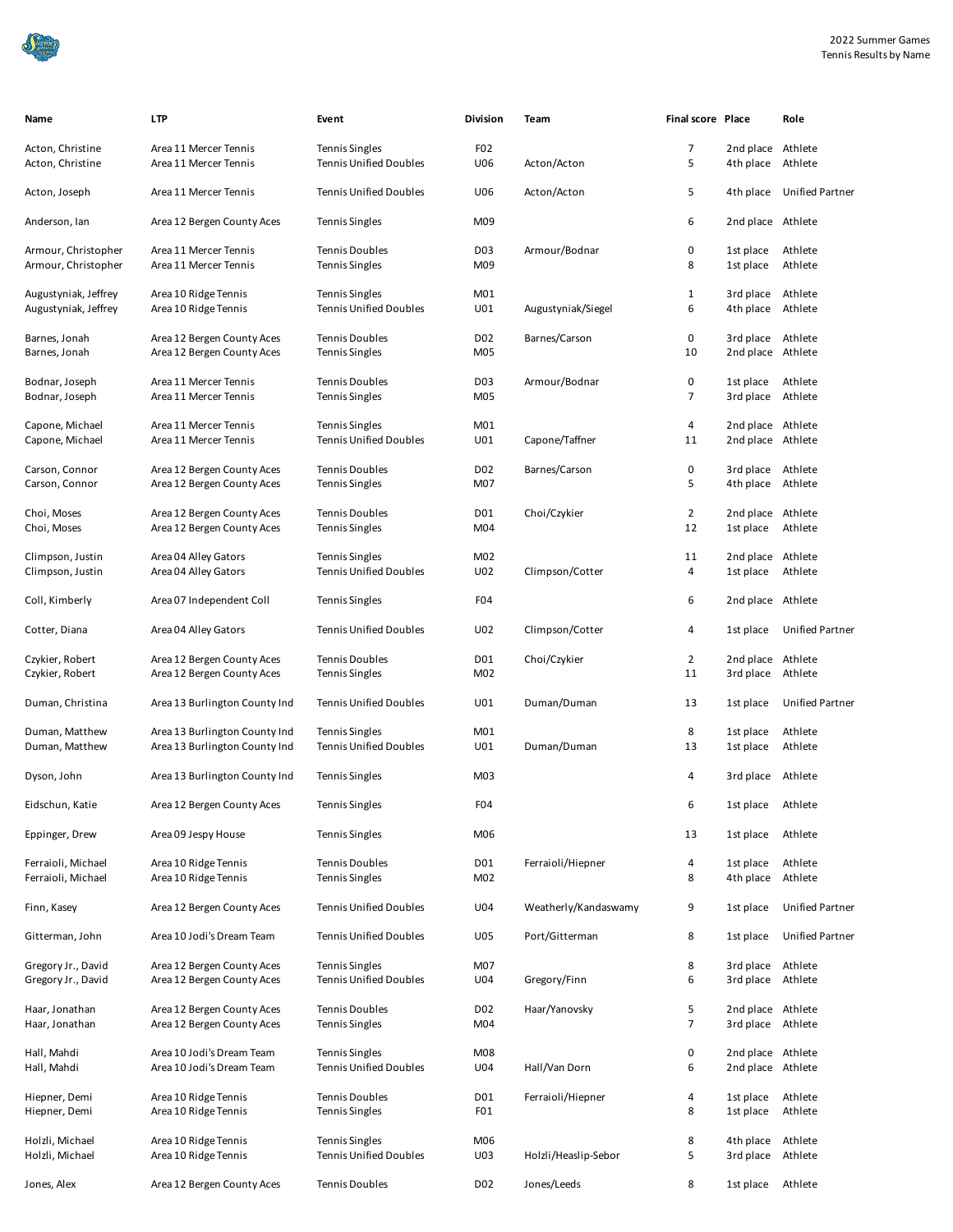

| Jones, Alex                          | Area 12 Bergen County Aces                               | <b>Tennis Singles</b>                                  | M05                    |                      | 12             | 1st place                              | Athlete                   |
|--------------------------------------|----------------------------------------------------------|--------------------------------------------------------|------------------------|----------------------|----------------|----------------------------------------|---------------------------|
| Kandaswamy, Aatish                   | Area 12 Bergen County Aces                               | <b>Tennis Unified Doubles</b>                          | U04                    | Gregory/Finn         | 6              | 3rd place                              | <b>Unified Partner</b>    |
| Kanner, Dan                          | Area 09 Jespy House                                      | <b>Tennis Singles</b>                                  | M06                    |                      | 9              | 3rd place Athlete                      |                           |
| Kapoor, Aiden                        | Area 10 Ridge Tennis                                     | <b>Tennis Unified Doubles</b>                          | <b>U05</b>             | Leffert/Kapoor       | 5              |                                        | 2nd place Unified Partner |
| Kirkwood, Nicholas                   | Area 12 Bergen County Aces                               | <b>Tennis Singles</b>                                  | M03                    |                      | 8              | 1st place                              | Athlete                   |
| Lande, Robert                        | Area 09 Jespy House                                      | <b>Tennis Singles</b>                                  | M09                    |                      | 5              | 3rd place                              | Athlete                   |
| Leeds, Zachary<br>Leeds, Zachary     | Area 12 Bergen County Aces<br>Area 12 Bergen County Aces | <b>Tennis Doubles</b><br><b>Tennis Singles</b>         | D02<br>M04             | Jones/Leeds          | 8<br>10        | 1st place<br>2nd place Athlete         | Athlete                   |
| Leffert, Kyralee<br>Leffert, Kyralee | Area 10 Ridge Tennis<br>Area 10 Ridge Tennis             | <b>Tennis Singles</b><br><b>Tennis Unified Doubles</b> | FO <sub>1</sub><br>U05 | Leffert/Kapoor       | 5<br>5         | 2nd place Athlete<br>2nd place Athlete |                           |
| Liu, Brooke                          | Area 10 Jodi's Dream Team                                | <b>Tennis Singles</b>                                  | F <sub>02</sub>        |                      | 4              | 3rd place                              | Athlete                   |
| Liu, Brooke                          | Area 10 Jodi's Dream Team                                | <b>Tennis Unified Doubles</b>                          | U06                    | Liu/Zhang            | 12             | 1st place                              | Athlete                   |
| Louis, Nicholas                      | Area 13 Burlington County Ind                            | <b>Tennis Unified Doubles</b>                          | <b>U06</b>             | Salmonsen/Louis      | 9              |                                        | 2nd place Unified Partner |
| Mietz, Joseph                        | Area 07 Independent Coll                                 | <b>Tennis Singles</b>                                  | M07                    |                      | 9              | 2nd place Athlete                      |                           |
| Milich, Eliana                       | Area 10 Ridge Tennis                                     | <b>Tennis Unified Doubles</b>                          | U06                    | Quintana/Milich      | 6              | 3rd place                              | <b>Unified Partner</b>    |
|                                      |                                                          |                                                        |                        |                      |                |                                        |                           |
| O'Brien, Michael                     | Area 10 Jodi's Dream Team                                | <b>Tennis Singles</b>                                  | M05                    |                      | 4              | 4th place                              | Athlete                   |
| O'Brien, Michael                     | Area 10 Jodi's Dream Team                                | <b>Tennis Unified Doubles</b>                          | U03                    | O'Brien/Zhao         | 8              | 1st place                              | Athlete                   |
| Parker, Tianna                       | Area 10 Jodi's Dream Team                                | <b>Tennis Singles</b>                                  | F <sub>02</sub>        |                      | 8              | 1st place                              | Athlete                   |
| Parker, Tianna                       | Area 10 Jodi's Dream Team                                | <b>Tennis Unified Doubles</b>                          | U05                    | Parker/Smith         | 3              | 3rd place                              | Athlete                   |
|                                      |                                                          |                                                        |                        |                      |                |                                        |                           |
| Port, Kayla                          | Area 10 Jodi's Dream Team                                | <b>Tennis Singles</b>                                  | FO <sub>1</sub>        |                      | $\mathbf{1}$   | 3rd place                              | Athlete                   |
| Port, Kayla                          | Area 10 Jodi's Dream Team                                | <b>Tennis Unified Doubles</b>                          | U05                    | Port/Gitterman       | 8              | 1st place                              | Athlete                   |
|                                      |                                                          |                                                        |                        |                      |                |                                        |                           |
| Quintana, Lindsay                    | Area 10 Ridge Tennis                                     | <b>Tennis Singles</b>                                  | F <sub>04</sub>        |                      | 6              | 3rd place                              | Athlete                   |
| Quintana, Lindsay                    | Area 10 Ridge Tennis                                     | <b>Tennis Unified Doubles</b>                          | U06                    | Quintana/Milich      | 6              | 3rd place                              | Athlete                   |
| Racano, Lea                          | Area 12 Bergen County Aces                               | <b>Tennis Singles</b>                                  | F <sub>0</sub> 3       |                      | $\mathbf{1}$   | 2nd place Athlete                      |                           |
| Reuter, Daniel                       | Area 09 Jespy House                                      | <b>Tennis Singles</b>                                  | M06                    |                      | 12             | 2nd place Athlete                      |                           |
| Salmonsen, Kelley                    | Area 13 Burlington County Ind                            | <b>Tennis Singles</b>                                  | F <sub>0</sub> 3       |                      | 4              | 1st place                              | Athlete                   |
| Salmonsen, Kelley                    | Area 13 Burlington County Ind                            | <b>Tennis Unified Doubles</b>                          | U06                    | Salmonsen/Louis      | 9              | 2nd place Athlete                      |                           |
| Sebor, Catherine                     | Area 10 Ridge Tennis                                     | <b>Tennis Unified Doubles</b>                          | U03                    | Holzli/Heaslip-Sebor | 5              |                                        | 3rd place Unified Partner |
|                                      |                                                          |                                                        |                        |                      |                |                                        |                           |
| Shah, Ashok                          | Area 04 Alley Gators                                     | <b>Tennis Unified Doubles</b>                          | U02                    | Shah/Shah            | $\overline{2}$ |                                        | 2nd place Unified Partner |
| Shah, Sahil                          | Area 04 Alley Gators                                     | <b>Tennis Singles</b>                                  | M <sub>03</sub>        |                      | 4              | 2nd place Athlete                      |                           |
| Shah, Sahil                          | Area 04 Alley Gators                                     | <b>Tennis Unified Doubles</b>                          | U02                    | Shah/Shah            | 2              | 2nd place Athlete                      |                           |
| Siegel, Daniel                       | Area 10 Ridge Tennis                                     | <b>Tennis Unified Doubles</b>                          | U01                    | Augustyniak/Siegel   | 6              |                                        | 4th place Unified Partner |
| Smith, Allie                         | Area 10 Jodi's Dream Team                                | <b>Tennis Unified Doubles</b>                          | U05                    | Parker/Smith         | 3              | 3rd place                              | <b>Unified Partner</b>    |
| Taffner, Lucy                        | Area 11 Mercer Tennis                                    | <b>Tennis Unified Doubles</b>                          | U01                    | Capone/Taffner       | 11             |                                        | 2nd place Unified Partner |
| Thampoe, Michael                     | Area 10 Jodi's Dream Team                                | <b>Tennis Singles</b>                                  | M07                    |                      | 10             |                                        | Athlete                   |
| Thampoe, Michael                     | Area 10 Jodi's Dream Team                                | <b>Tennis Unified Doubles</b>                          | U03                    | Thampole/Wu          | $\overline{7}$ | 1st place<br>2nd place Athlete         |                           |
|                                      |                                                          |                                                        |                        |                      |                |                                        |                           |
| Truitt, Raymond                      | Area 11 Mercer Tennis                                    | <b>Tennis Singles</b>                                  | M02                    |                      | 14             | 1st place                              | Athlete                   |
| Truitt, Raymond                      | Area 11 Mercer Tennis                                    | <b>Tennis Unified Doubles</b>                          | U01                    | Truitt/Tseng         | 11             | 3rd place                              | Athlete                   |
|                                      |                                                          |                                                        |                        |                      |                |                                        |                           |
| Tseng, Edward                        | Area 11 Mercer Tennis                                    | <b>Tennis Unified Doubles</b>                          | U01                    | Truitt/Tseng         | 11             | 3rd place                              | Unified Partner           |
| Van Dorn, Chris                      | Area 10 Jodi's Dream Team                                | <b>Tennis Unified Doubles</b>                          | U04                    | Hall/Van Dorn        | 6              |                                        | 2nd place Unified Partner |
| Weatherly, Andrew                    | Area 12 Bergen County Aces                               | <b>Tennis Singles</b>                                  | M08                    |                      | 4              | 1st place                              | Athlete                   |
| Weatherly, Andrew                    | Area 12 Bergen County Aces                               | <b>Tennis Unified Doubles</b>                          | U04                    | Weatherly/Kandaswamy | 9              | 1st place                              | Athlete                   |
| Wu, Brandon                          | Area 10 Jodi's Dream Team                                | <b>Tennis Unified Doubles</b>                          | U03                    | Thampole/Wu          | $\overline{7}$ |                                        | 2nd place Unified Partner |